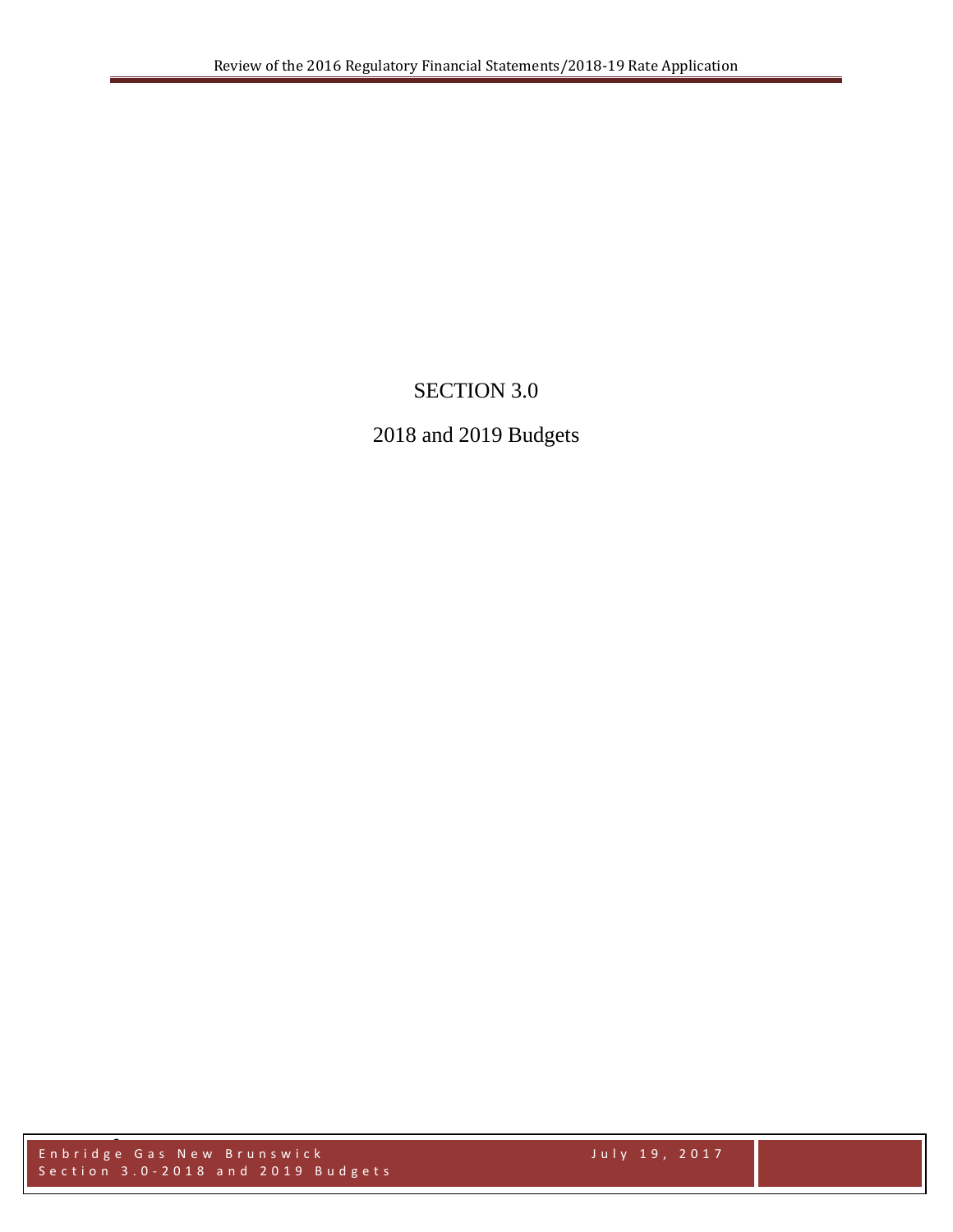### **3.0 2018 and 2019 Budgets**

 As EGNB is seeking approval of its 2018 and 2019 rates (which are prescribed by legislation), EGNB is submitting budgets for both 2018 and 2019.

 EGNB's 2018 and 2019 Budgets have been prepared taking into consideration historic trends, current market conditions, the current economic environment and EGNB's current operations.

 EGNB continues to reduce its Revenue Requirement as it focuses on lowering operating costs in order to better manage potential rate impacts for customers after the period when rates are frozen.

 Details related to the assumptions made in the 2018 and 2019 Budgets can be found in Schedule 3.4.

#### Customer Attachments

 The 2018 Budget is based on the attachment of 203 new customers. EGNB has estimated the loss of 137 customers (customers no longer on the distribution system as at December 31, 2018 due to permanent removal of service, red locks due to non-payment, seasonal locks or other temporary locks) in 2018 resulting in a total of 66 net new customers in 2018.

 The 2019 Budget is based on the attachment of 292 new customers. EGNB has estimated the loss of 137 customers (customers no longer on the distribution system as at December 31, 2019 due to permanent removal of service, red locks due to non-payment, seasonal locks or other temporary locks) in 2019 resulting in a total of 155 net new customers in 2019.

### Incentive Programs, Customer Retention Program and Propane Winback Program

 Growing and maintaining the customer base are both important for EGNB. EGNB has plans to continue offering a Residential Incentive Program and a Retention Program to cost-effectively expand and protect the public utility's system. Both are budgeted at \$100,000 for 2018, the same amounts as in 2017. The Residential Incentive Program will be used similarly to last year's program to attract new customers but will also be available to attract additional equipment and additional load to the system from existing customers. The Retention Program will again be used to protect against commercial customers leaving the system.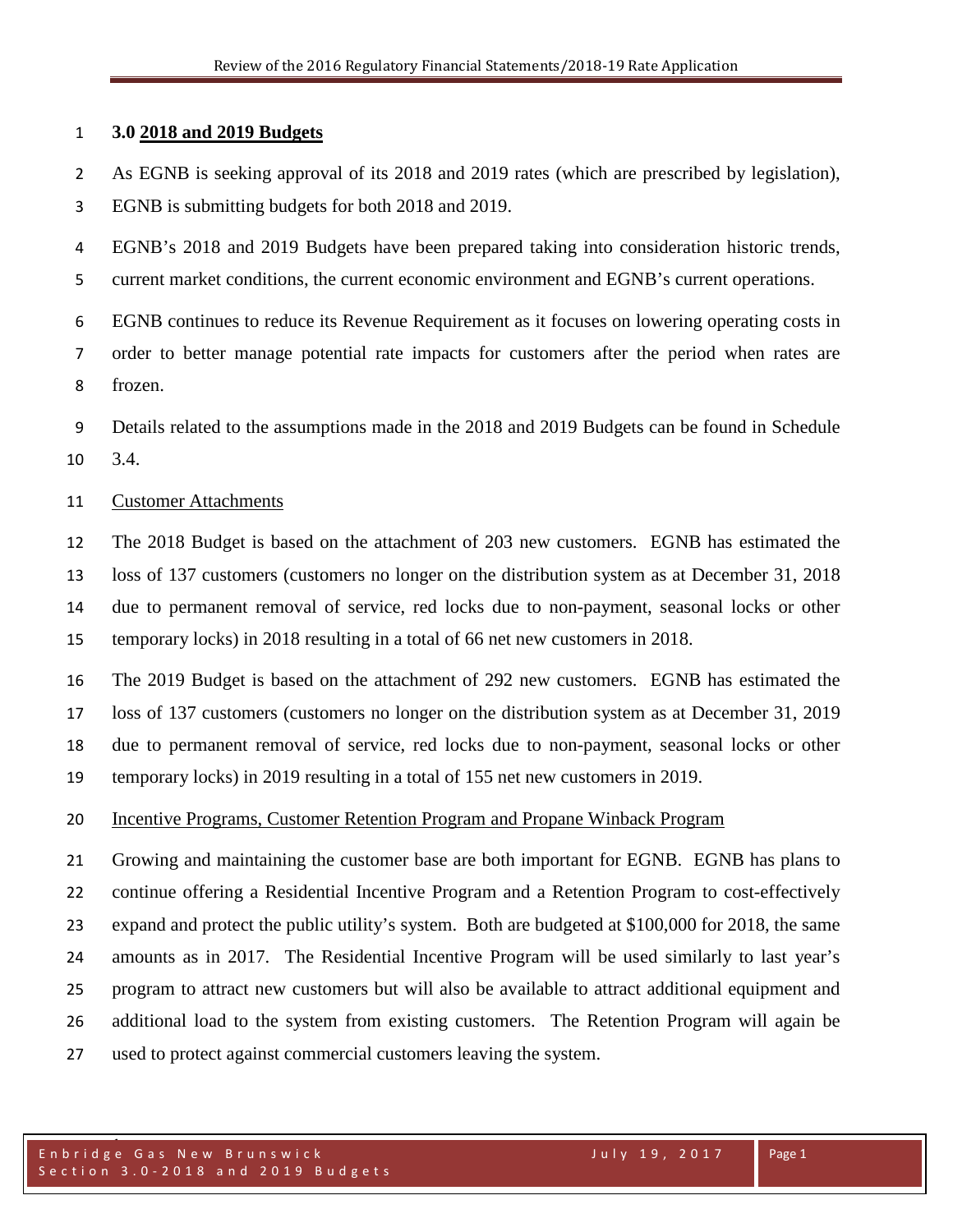EGNB is also proposing to offer two new programs: a Commercial Incentive Program budgeted at \$250,000 and a Propane Winback Program budgeted at \$100,000. Both will be used to attract additional commercial customers to the system. The Commercial Incentive Program will be used to attract approximately 20 new commercial customers on or near the current pipeline infrastructure and potentially attract new equipment and load from existing customers. The Propane Winback Program will be used to regain some of the commercial customers lost over the last few years as their supply contracts expire.

 For 2019, the Propane Winback Program and the existing Retention Program will be reduced to \$50,000 as demand for both are expected to decrease. The Residential Incentive Program is budgeted to increase to \$250,000 for the addition of approximately 100 new customers on or near the system and additional equipment and load from existing customers. The Commercial Incentive Program is budgeted to increase to \$500,000 to attract approximately 40 new customers on or near main and additional equipment and load from existing customers.

### Corporate Allocations

 For the 2018 Budget, only one new Corporate Allocation has been identified, Corporate Security. As it meets the requirements of the approved EGNB methodology, 25% has been allocated to the budget. The amounts allocated to the Revenue Requirement for the existing corporate allocations were established using the criteria set out in support of EGNB's 2013 Rate Application and the details can be found in Schedule 3.7 - Corporate Allocations Report. The consolidated reports that were initiated for Matter 330 for both SLAs and Corporate allocations are again included in this filing.

### Miscellaneous Revenue

 Single End Use Franchise (SEUF) fees have been budgeted at double the usual amount in 2018 only (\$800K) due to a timing issue with receipt of the payment.

## Agent Billing and Collections ("ABC") Revenue

 EGNB continues to provide Agent Billing and Collection services to any service provider applying to use EGNB's billing and/or collection services. EGNB is proposing to increase the current rates by a modest percentage (equivalent to the budget assumed Consumer Price Index